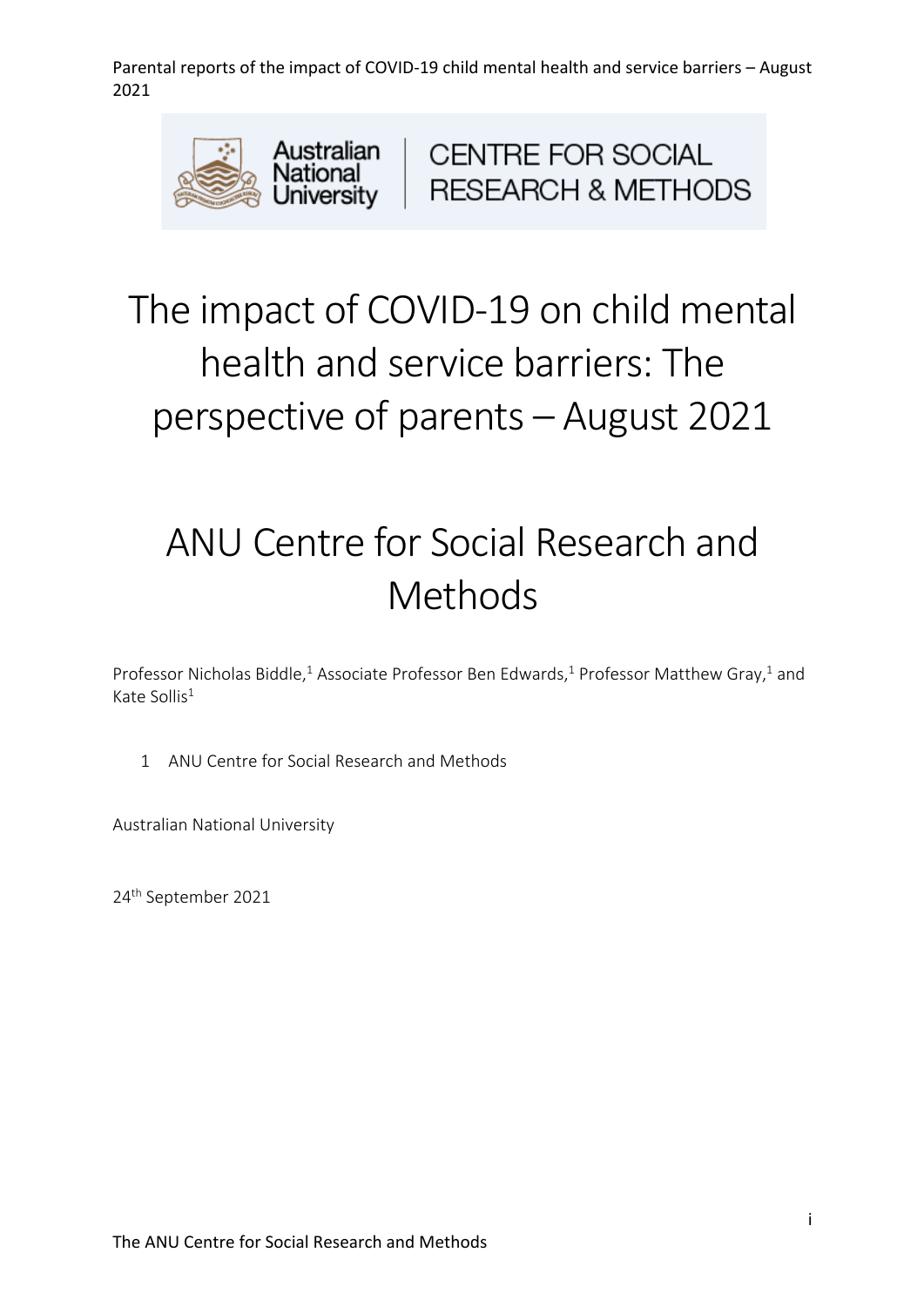# Acknowledgements

The authors would like to thank a number of people who were involved in the development of the ANUpoll questionnaires, including Diane Herz, Dr Benjamin Phillips, Dr Paul Myers, Matilda Page, Diana Nguyen, Anna Lethborg and Charles Dove from the Social Research Centre, and Professor Ian McAllister from the ANU. Financial support for the ANU COVID-19 Impact Monitoring Survey Program has been provided by the Australian Institute of Health and Welfare.

# Abstract

COVID-19 has had a significant impact on the mental health and wellbeing of the Australian population. This paper provides detailed data on the mental health of those aged 18 years and under, as reported by an adult in their household. For children aged 2 to 4 years, parents and carers do not report a dramatic worsening in mental health outcomes. For those aged 5 to 18 years, however, it would appear that parents/carers think that COVID-19 has had a large negative impact on mental health. The mental health of adolescents and young adults aged 15 to 18 is of particular concern, with 71.0 per cent of adolescents and young adults in this age group reported to have had a worsening in mental health outcomes due to COVID-19, significantly higher than any other age group. A comparison of our results with those from a survey undertaken in July 2020 suggests that these negative mental health impacts have gotten worse. Outcomes appear to have worsened particularly for children who live in one of the states that have had long lockdown periods and where the parent/carer has high levels of psychological distress themselves. There is also some evidence of a greater worsening in mental health for those children whose parent/carer is Aboriginal and/or Torres Strait Islander,. The other main finding from the analysis is that there were significant barriers in finding mental health support. Around two-in-five carers reported that it was difficult or very difficult (39.9 per cent), with 12.2 per cent reporting that it was very difficult.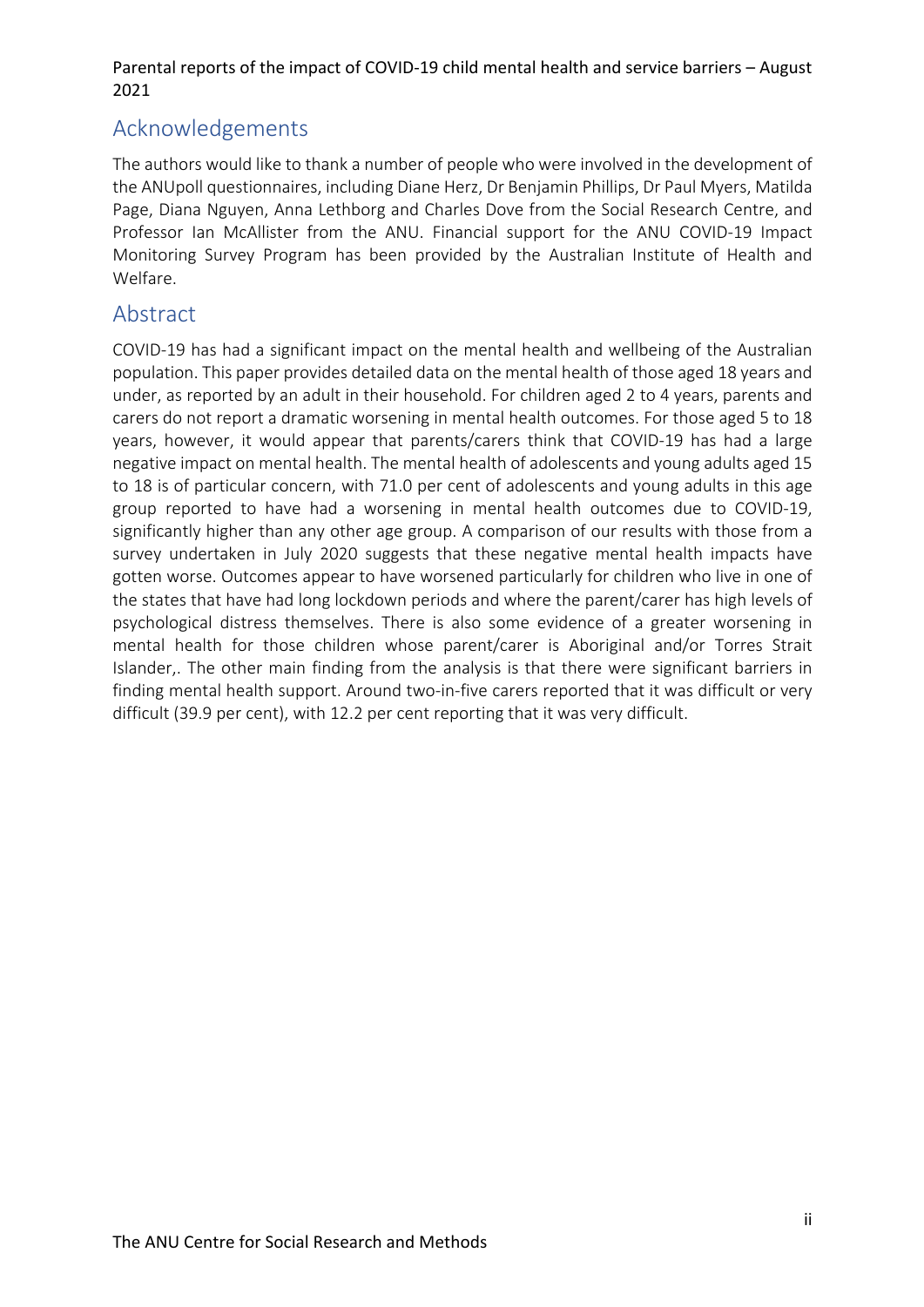# 1 Introduction and overview

The international evidence suggests that COVID-19 has had substantial negative effects on the wellbeing of children and young people. In particular, impacts on educational and mental outcomes have been considerably greater for children from less social-economically advantaged backgrounds.<sup>1</sup> While the health and economic impacts of COVID-19 have been smaller in Australia than in many other countries, this has been achieved via the imposition of some of the most stringent COVID-19 restrictions in the world and there is emerging evidence that COVID has had a significant negative impact on Australian children and young people.<sup>2</sup>

A number of Australian studies have examined the impact of COVID-19 on the mental health and educational development of children and young people (Australian Human Rights Commission, et al. 2020; Biddle et al. 2020; Li et al. 2020). There is a general consensus amongst these studies that the impacts to children and young people's mental health have been significant, and substantially greater for children and young people who have been living in lockdown-affected areas (De Young et al. 2021). A large proportion of children and young people have reported feeling high levels of anxiety, fear of being infected with COVID-19, and feeling that life will never be the same (De Young et al. 2020; UNICEF Australia 2020).

Furthermore, research conducted with parents has indicated that young children have exhibited attachment-seeking behaviours during lockdown periods (Vasileva et al. 2021). Young adults, in particular those in their final year of schooling, have highlighted how separation from their peers and missing important rites of passage such as graduation ceremonies and celebrations have markedly impacted their wellbeing and sense of identity (Commissioner for Children and Young People South Australia 2020; Green and Bennett 2020).

Consistent with international evidence, the emerging evidence is that some groups of Australian children and young people have been negatively impacted more than others. For example, research with parents of Aboriginal and Torres Strait Islander children has found that the pandemic has impacted children's connection to culture (SNAICC 2021). Young multicultural Victorians have been impacted by increased racism and discrimination throughout the pandemic (Doery et al. 2020). LGBTQ+ young people have been affected through feelings of isolation and challenges in accessing mental health services (Byron et al. 2021). Finally, children and young people with disability, or those who have special needs, have been negatively impacted through uncertainty about education, challenges in accessing health services and less outdoor time (Dickinson and Yates 2020; Pellicano et al. 2020; Sciberras et al. 2020). Furthermore, difficulties accessing essential social and medical services (Drummond Street Service 2020) may have compounded the impacts for some of these population groups.

Most of the studies of the impact of COVID-19 currently available were conducted during the early stages of the pandemic. This paper builds upon the earlier studies to examine the impacts of the pandemic on children and young people as reported by parents or other adults in their household 18-months into the pandemic in August 2021. The paper also examines the sociodemographic correlates of families whose children's wellbeing has been more and less affected. This will help governments and the communities to better support, and tailor programs, to help soften the impact of the pandemic on the wellbeing of children and young people in Australia going into the future.

The data used in this paper is from a high-quality survey that uses representative, probabilitybased sampling, as opposed to the convenience or opt-in sampling that most other Australian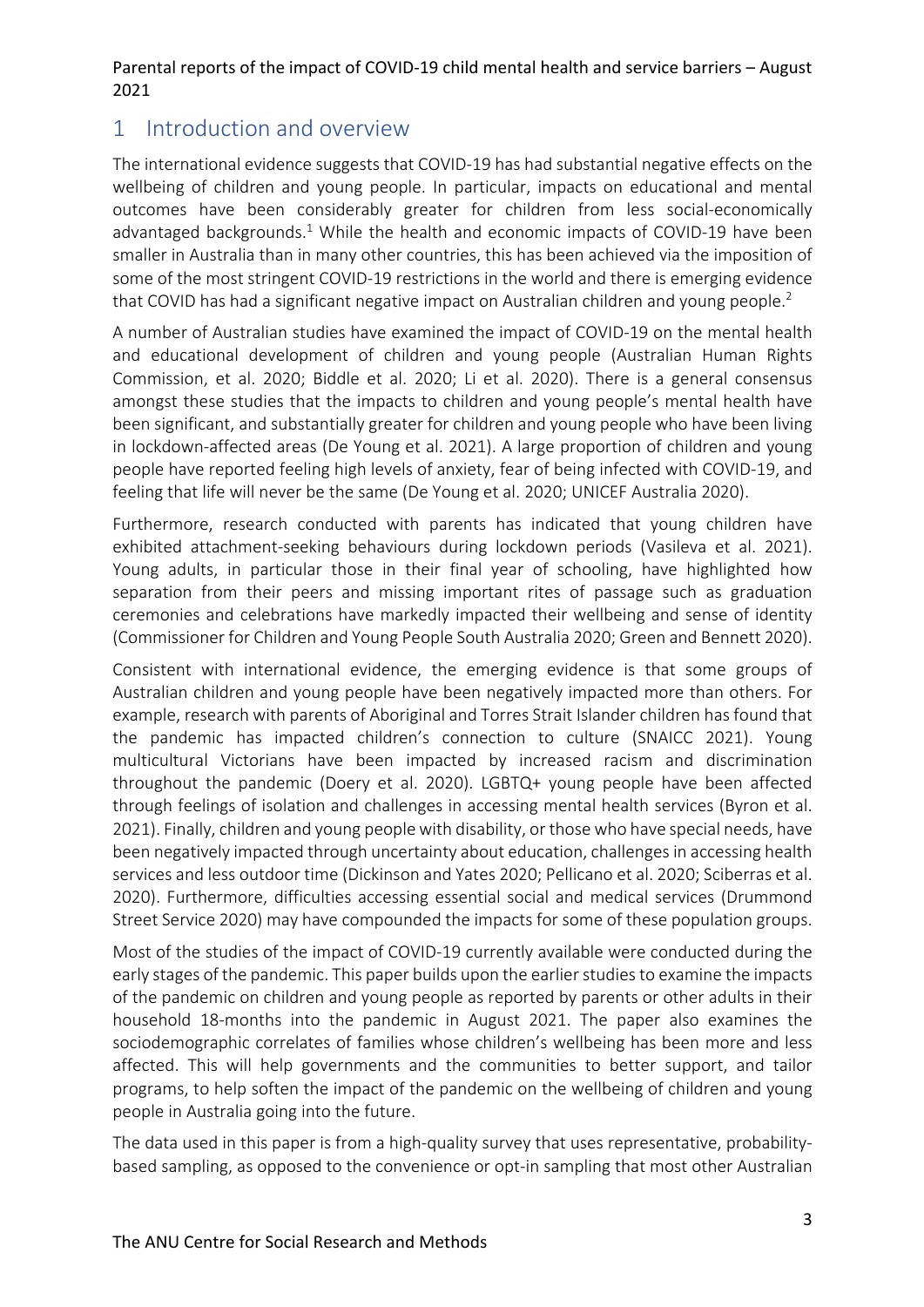studies have used.

The structure of the remainder of the paper is as follows. In the next section, we describe the August 2021 ANUpoll data set and provide a summary of the reported level of mental health for children and young people in August 2021. In the section that follows the main results of the paper are given, including a detailed analysis of the factors associated with a reported worsening in mental health outcomes due to COVID-19. In Section 4 we present results on access to services, including mental health services, with the final section providing some concluding comments.

# 2 Data and cross-sectional measure of mental health

The analysis is based on the August 2021 wave of the ANUpoll series of surveys, which forms part of the ANU Centre for Social Research and Methods' COVID-19 Impact Monitoring survey program. Respondents are taken from the Life in Australia™ panel, Australia's only probabilitybased source of online and offline survey participants.

The August 2021 wave collected data from 3,135 Australians aged 18 years and over. The data collection occurred between the  $10<sup>th</sup>$  and the 23<sup>rd</sup> of August 2021 with 51.5 per cent of the eventual sample completing the survey on the  $11<sup>th</sup>$  or  $12<sup>th</sup>$  of August. The vast majority (95.9) per cent) of interviews were completed online with 4.1 per cent being completed over the phone. More detail on the survey is available in Appendix 1, and the survey data is available for download through the Australian Data Archive (doi: 10.26193/YB3CXX).

The August 2021 wave asked parents/carers of children about their views on a range of outcomes for the children. There were 763 parents/carers in our sample, reporting on behalf of 1,368 children. In Biddle et al. (2021) we provided what was, as far as we are aware, the first large-scale survey on vaccine hesitancy/willingness in Australia focused on children. In this paper we focus on the survey questions related to child mental health and service usage. Some of these questions are based on items from the Royal Children's Hospital Child Health Poll.<sup>3</sup>

For the first time, in August 2021 respondents to the COVID-19 Impact Monitoring survey program who had children in living in their household were asked about the wellbeing of those children and their assessment of the impact of COVID-19 on the children. The respondent was asked the child related questions for all household members born in 2003 or later. The vast majority of these household members who were born in 2003 or later will have been aged under 18-years at the time of the interview in August 2021 and all will have been aged under 18-years when COVID-19 first impacted Australia in early 2020. Information was collected on the age, gender, relationship to the respondent, and education participation of each child.

Respondents were first asked about the mental health of each child in their household (born in 2003 or after) using the following question:

'A child's mental health and wellbeing affects how they feel, think, behave, and relate to others. When a child has good mental health they feel good and function well. When a child has difficulties with mental health they may have problems that affect their thoughts, mood, feelings or behaviour. These problems might be temporary and can result from the stresses of life.'

'In general, how would you rate the mental health of <NAME>?' with response categories being poor, fair, good, very good or excellent.

Given that poor mental health can be exhibited in different ways for very young children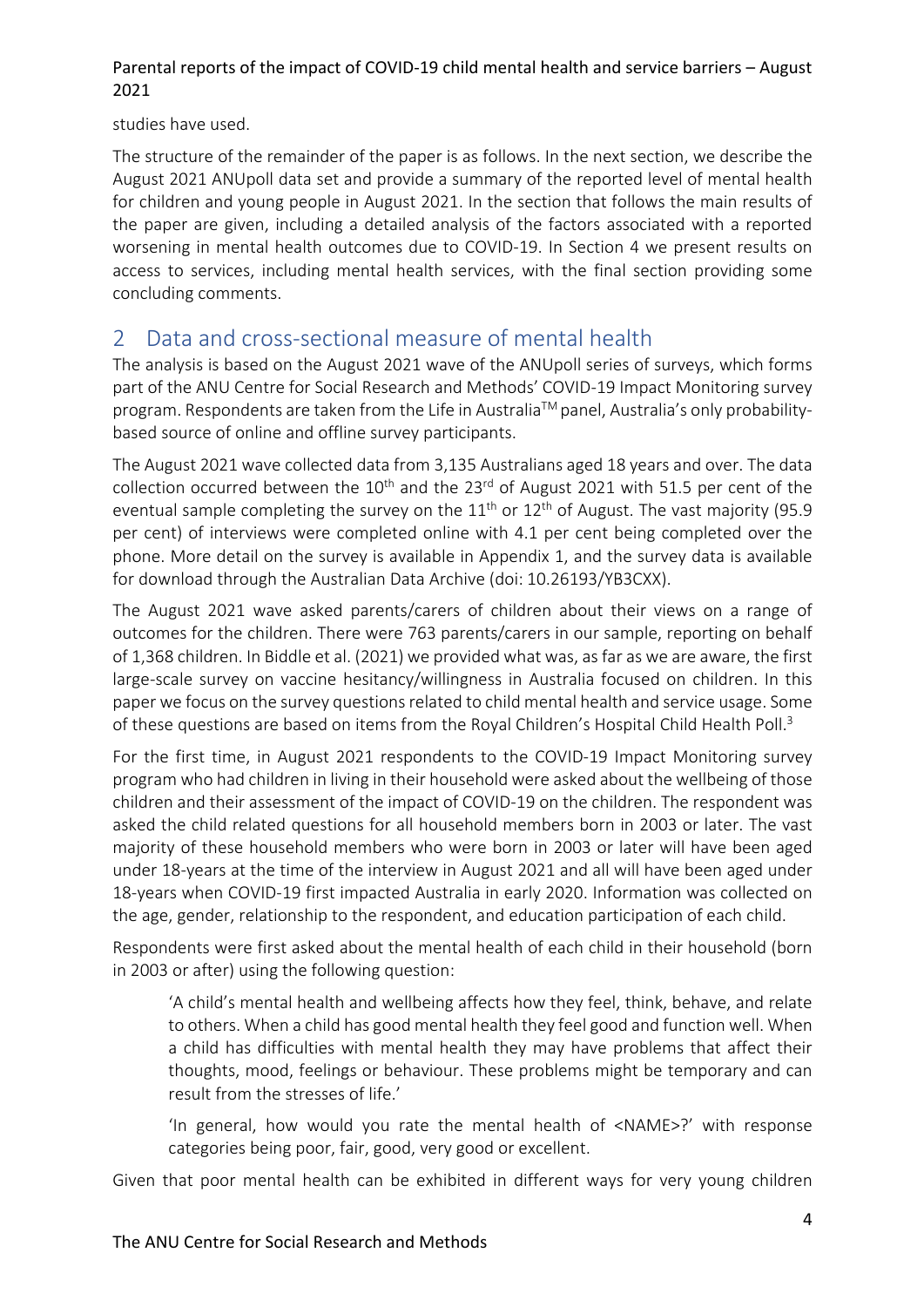compared to older children, we restrict the analysis in this paper to children aged 2 years and over. A little under one-third (30.7 per cent) of children are reported (by an adult respondent) as having excellent mental health, with a further 32.0 per cent reported as having very good mental health and 21.2 per cent as having good mental health. However, about one-in-ten (12.0 per cent) are reported as having fair mental health and 4.2 per cent as having poor mental health.

There is a significant interaction between a child's age, their gender and their mental health. For both girls and boys, mental health declines with age. Girls are reported to have better mental health outcomes than boys up until the age of about 12 years, but then the mental health of boys is better than that of girls. The relationship between age and mental health for boys and girls is illustrated in Figure 1 which shows predicted mental health score with predictions derived from separate regression models for boys and girls. The 5-point categorical mental health variable has been converted to a continuous score ranging from 1 to 5 with 1 being the worst mental health and 5 being the best mental health.





Notes: The responses to the question on child mental health has been converted to a continuous scale ranging from 1 to 5 with 1 equating to the worst mental health and 5 to the best mental health. The predicted probabilities are based on separate liner (OLS) regression models for boys and girls with the explanatory variables including age and age squared in order to allow for a non-linear relationship between age and mental health.<sup>4</sup>

Source: ANUpoll, August 2021.

# 3 Reported impact of COVID-19 on the mental health of children

The COVID-19 impact monitoring survey program has been tracking the mental health outcomes of adults in Australia since April 2020, with baseline data from February 2017. As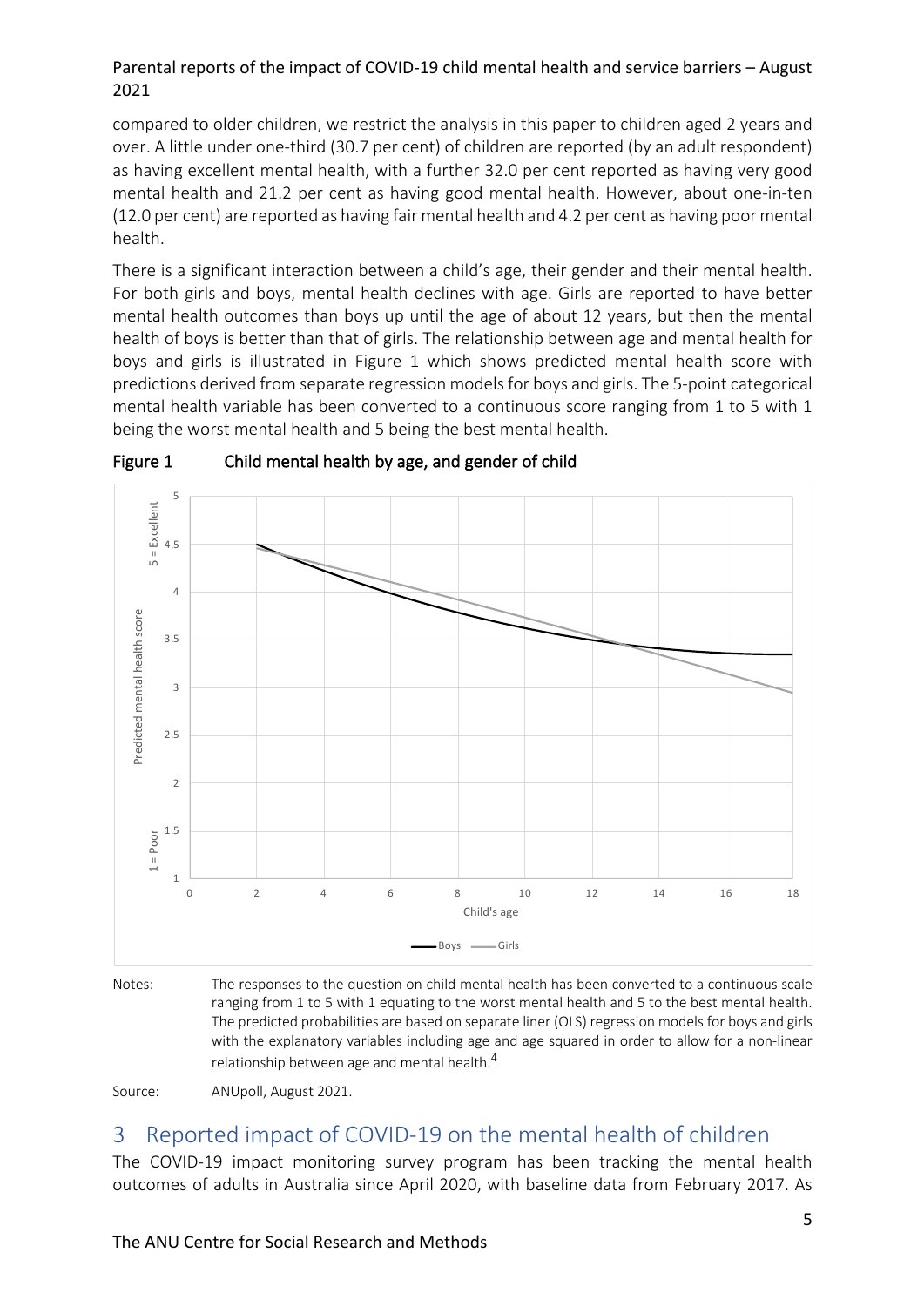this is the first time that questions have been asked regarding the mental health of children, there is no comparable data to track at the individual level the changes in mental health of children over the COVID-19 period. As far as we are aware, such longitudinal data does not exist for Australian children across the age distribution, or if it exists it is not currently publicly available. Respondents were therefore asked (about children in the household) 'What would you say the impact of COVID-19 has been on the mental health of <NAME>?'

Focusing once again on those children aged 2 years and over.<sup>5</sup> parents and carers report that for slightly more than half of children in that age group (50.8 per cent), COVID-19 has had a small negative impact and for about one-in-ten children (9.7 per cent), COVID-19 has had a large negative impact (Figure 2). Around one-third (34.5 per cent) thought that COVID-19 had no impact on the child's mental health, just 4.1 per cent said it had a small positive impact, and 0.9 per cent said that it had a large positive impact.





Source: ANUpoll, August 2021

Our estimates for August 2021 are close to double the proportion of children whose parents/carers reported that COVID-19 had a negative impact on the mental health as was reported in July 2020 when a similar question was asked in the Royal Children's Hospital National Child Health Poll.<sup>6</sup> For children aged 3 to 17 years, the age range reported by the Royal Children's Hospital (2020), in August 2021 around three-in-five (61.3 per cent) parents/carers thought that COVID-19 has had a negative impact on the mental health of their children,) compared to 36 per cent in July 2020. Although the methodology for recruitment to the two surveys are different, this gives a strong indication that child mental health outcomes have worsened further as the pandemic has continued into the second half of 2021, and at a point where a greater proportion of children were experiencing lockdown conditions at the time of the survey and for those in Victoria had experienced several extended periods of lockdown.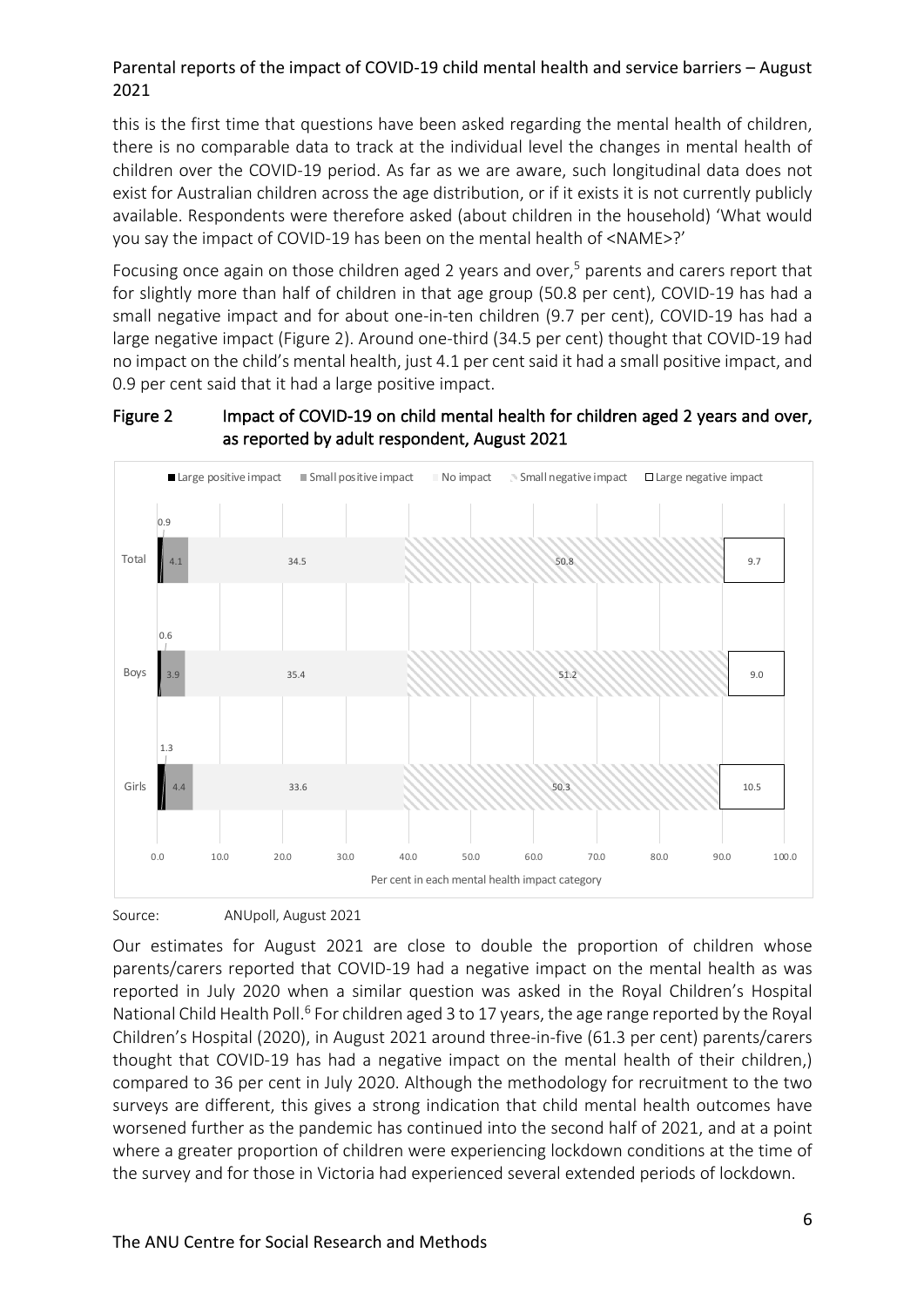In order to identify factors associated with differences in the reported impact of COVID-19 on child mental health (as reported by an adult), a series of regression models have been estimated. Given that the outcome measures take one of five discrete outcomes (ranging from a large negative impact to a large positive impact), an ordered probit model is estimated. Four specifications of the model are estimated. Model 1 includes child gender, age, and the interaction between gender and age in order to allow the relationship between age and the reported impact of COVID-19 on mental health to differ between boys and girls. Model 2 includes child age, gender, and the interaction between age and gender plus parent/carer demographic, socioeconomic, and geographic characteristics. Model 3 adds to Model 2 a measure of parent/carer's mental health as reported in the August ANUpoll.

Results from the estimation of Model 1 suggests that there are no differences in adult reports of the impacts of COVID-19 on the mental health of between boys and girls. Respondents were, however, more likely to report that COVID-19 had a negative impact for older children. There was no difference in the estimated relationship between the reported impact of COVID-19 on mental health and age between boys and girls.

Outside of the econometric model, we can see this relationship in Figure 3 through the proportion of children for whom their parent/carer reported that their mental health had worsened (either at all, or for whom there was a large negative impact reported). There is a large difference in the reporting of any negative impact between those aged 2 to 4 (39.9 per cent) and the next two age cohorts (61.8 per cent for those aged 5 to 9 and 63.4 per cent for those aged 10 to 14). The largest proportion of children reported to have had a worsening in mental health outcomes over the period, however, was amongst those aged 15 to 18 years. We estimate that 71.0 per cent of adolescents and young adults in this age group were reported to have had a worsening in mental health outcomes due to COVID-19. The relationship by age is similar for large negative impact.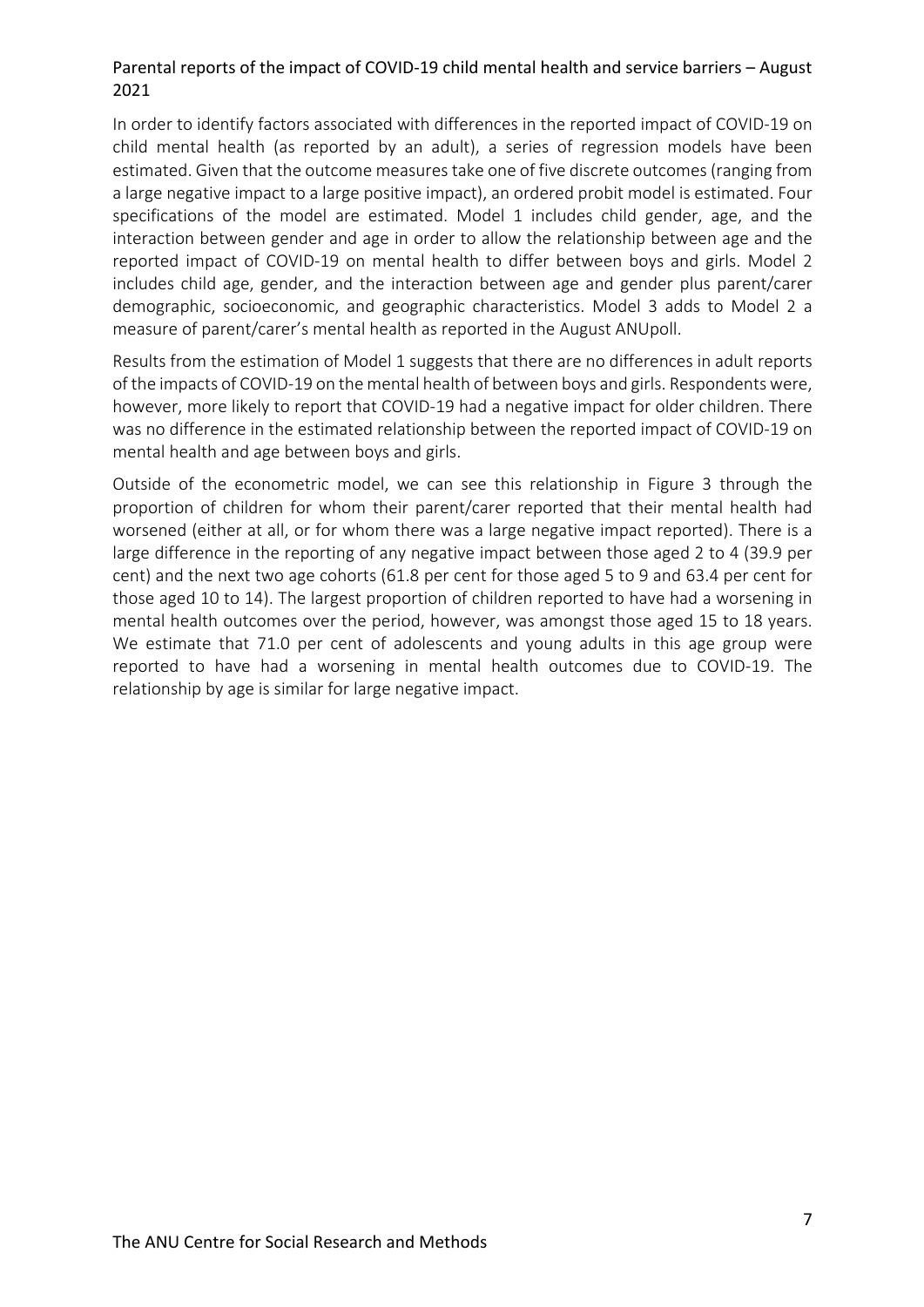

# Figure 3 Per cent of children reported to have had a worsening in mental health due to COVID-19, by age – August 2021

Source: ANUpoll, August 2021

In a more detailed econometric analysis (using the ordered probit model) as reported in Table 1, the negative impacts of COVID-19 were lower for older adult respondents (45 years and over) and younger adult respondents (18 to 24 years) parents/carers; those who speak a language other than English; and those who lived in non-capital city NSW, capital cities outside of Sydney and Melbourne, and non-capital cities in states other than NSW and Victoria.

We can see the scale of these geographic differences when we compare the proportion of children reported as having been negatively impacted by COVID-19. Parents/carers of those children who lived in Sydney reported that 76.7 per cent had a worsening in their mental health outcomes. This was similar to those who lived in Melbourne (69.3 per cent) and the rest of Victoria (77.5 per cent). For those who lived in the rest of NSW, however, only 50.2 per cent of carers reported a worsening in mental health outcomes, with similarly low rates for those who lived in a capital city outside of NSW/Victoria (47.6 per cent) or another part of those states and territories (52.9 per cent).

A final demographic variable that had a large coefficient that was however not statistically significant, was the parent/carer being Aboriginal and/or Torres Strait Islander. Given the pvalue was 0.107 with a reasonably small sample, the results do give indicative evidence that the mental health of children of Aboriginal and Torres Strait Islander parents/carers may have been more impacted by COVID-19 than non-Indigenous children. Outside of the econometric model (that is, without controlling for other characteristics), 71.2 per cent of Aboriginal and/or Torres Strait Islander parents/carers reported that their child had a worsening in mental health outcomes due to COVID-19, compared to 60.2 per cent of children of non-Indigenous carers.

In the third model, we also look at the association between parent/carer psychological distress,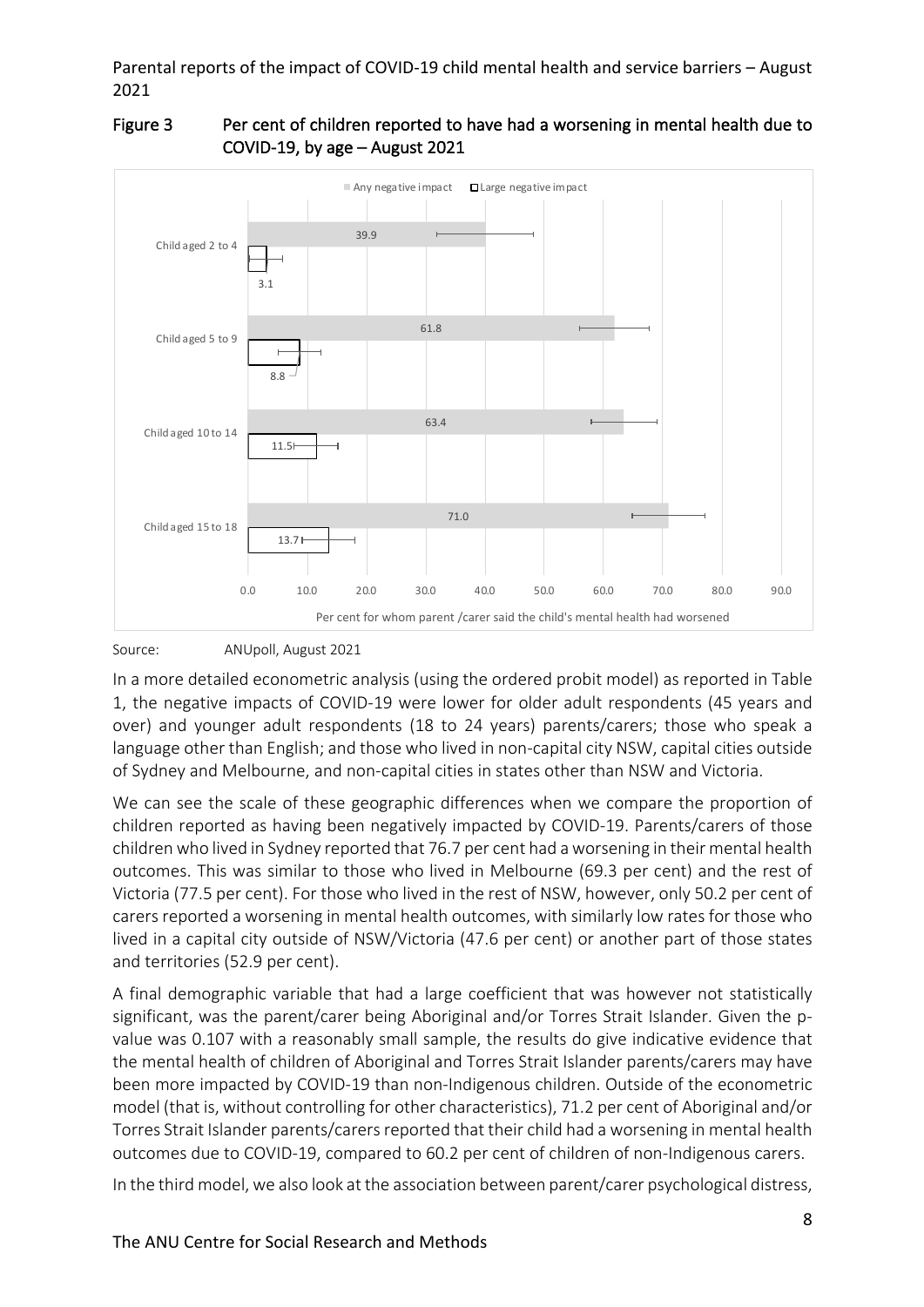as well as their reported change in relationship status. We find that parents/carers with high levels of psychological distress are more likely to report that their children had experienced a worsening in mental health due to COVID-19. For those parents/carers who had levels of psychological distress that would identify them as being at risk of a serious mental health issue, 76.9 per cent reported that their child had a worsening in mental health outcomes due to COVID-19. This compares to 69.9 per cent of those whose K-6 measure is in the moderate range, and 49.8 per cent of those below both thresholds.

It is not possible to separate causality with this measure of parent/carer mental health, and it is particularly prone to response biases. It may be that parent/carer mental health impacts on child mental health, or it may be that the child's mental health negatively impacts on the parent/carer. It is also distinctly possible that there is a separate set of characteristics that impact both either directly, or through the way in which both measures of mental health are reported. This complexity aside, the results do give some indication that if an adult in a household reports high rates of psychological distress, that there is a higher probability that the child will be reported as having had a worsening mental health due to COVID-19.

At least as important is the finding that those parents/carers who reported that their relationship status had worsened were also more likely to say that their child's mental health had deteriorated. Once again, although causality is difficult to establish, the differences are quite large. For those parents/carers who reported no change in their relationship quality, 47.1 per cent reported a worsening in the mental health outcomes of their children due to COVID-19. For those who reported a worsening in relationship quality, on the other hand, this rises to 73.4 per cent.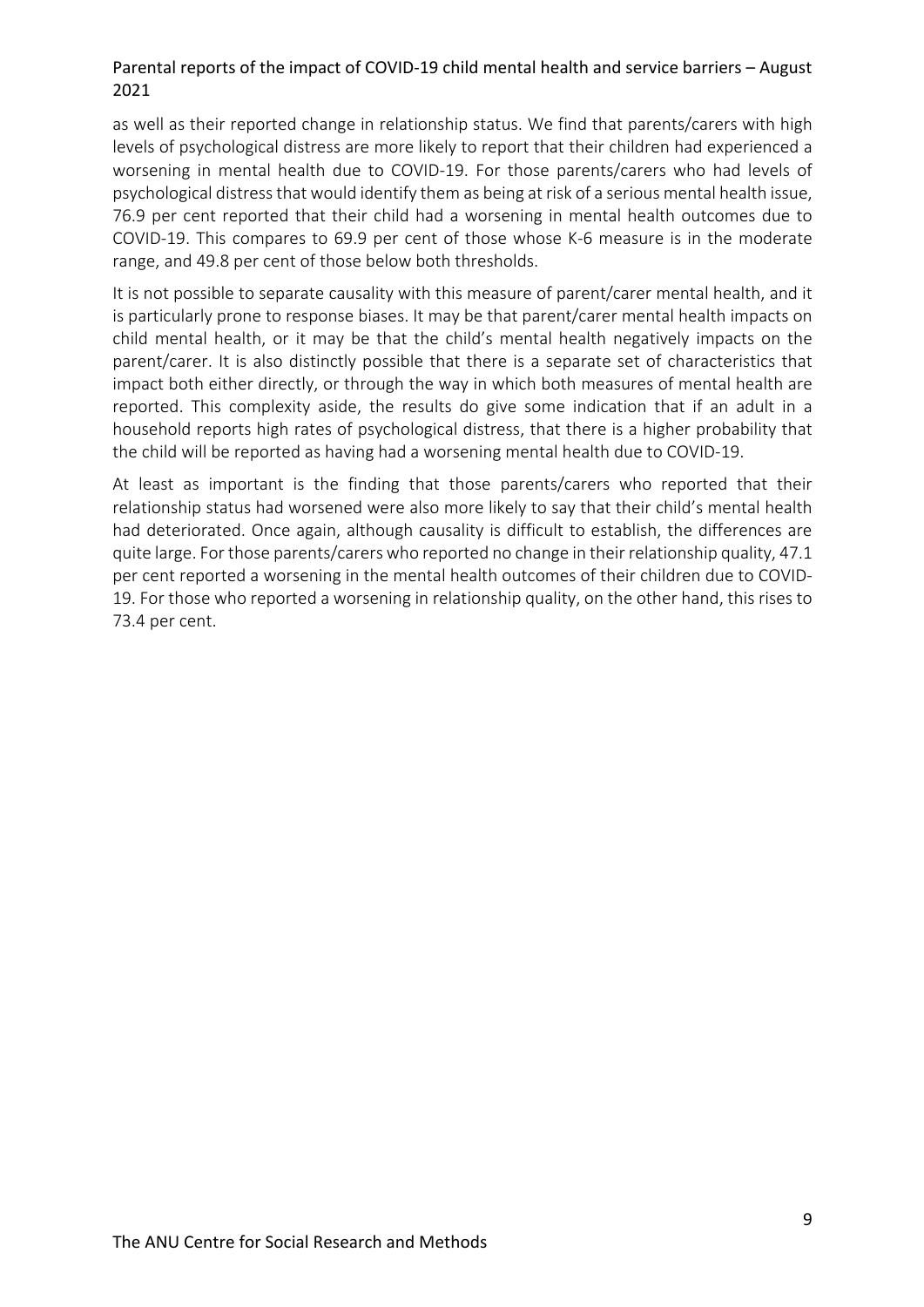#### Table 1 Factors associated with impact of COVID-19 on child mental health for children aged 2 years and over, as reported by adult respondent, August 2021

| Explanatory variables                                  | Model 1  |         | Model 2  |         | Model 3  |         |
|--------------------------------------------------------|----------|---------|----------|---------|----------|---------|
|                                                        | Coeff.   | Signif. | Coeff.   | Signif. | Coeff.   | Signif. |
| Psychological distress                                 |          |         |          |         | 0.042    | $***$   |
| Relationship quality improved                          |          |         |          |         | 0.071    |         |
| Relationship quality worsened                          |          |         |          |         | 0.352    | ***     |
| Child's age                                            | 0.034    | ***     | 0.046    | ***     | 0.049    | ***     |
| Child is a girl                                        | $-0.071$ |         | $-0.103$ |         | $-0.021$ |         |
| Child's age x child is a girl                          | 0.007    |         | 0.010    |         | 0.003    |         |
| Female                                                 |          |         | $-0.059$ |         | $-0.087$ |         |
| Aged 18 to 24 years                                    |          |         | $-0.387$ |         | $-0.486$ | *       |
| Aged 25 to 34 years                                    |          |         | 0.059    |         | 0.000    |         |
| Aged 45 years plus                                     |          |         | $-0.202$ | **      | $-0.155$ | ∗       |
| Indigenous                                             |          |         | 0.468    |         | 0.371    |         |
| Born overseas in a main English-speaking country       |          |         | $-0.075$ |         | 0.004    |         |
| Born overseas in a non-English speaking country        |          |         | $-0.165$ |         | $-0.126$ |         |
| Speaks a language other than English at home           |          |         | $-0.343$ | ***     | $-0.368$ | ***     |
| Has not completed Year 12 or post-school qualification |          |         | $-0.274$ |         | $-0.226$ |         |
| Has a post graduate degree                             |          |         | $-0.105$ |         | $-0.006$ |         |
| Has an undergraduate degree                            |          |         | $-0.178$ |         | $-0.054$ |         |
| Has a Certificate III/IV, Diploma or Associate Degree  |          |         | $-0.023$ |         | 0.073    |         |
| Lives in the most disadvantaged areas (1st quintile)   |          |         | $-0.029$ |         | $-0.038$ |         |
| Lives in next most disadvantaged areas (2nd quintile)  |          |         | $-0.008$ |         | $-0.005$ |         |
| Lives in next most advantaged areas (4th quintile)     |          |         | $-0.239$ | $***$   | $-0.177$ |         |
| Lives in the most advantaged areas (5th quintile)      |          |         | 0.193    |         | 0.274    | **      |
| Lives in non-capital city NSW                          |          |         | $-0.607$ | ***     | $-0.477$ | ***     |
| Lives in Melbourne                                     |          |         | $-0.112$ |         | $-0.100$ |         |
| Lives in non-capital city Victoria                     |          |         | 0.097    |         | 0.120    |         |
| Lives in another non-capital city                      |          |         | $-0.479$ | ***     | $-0.439$ | ***     |
| Lives in another capital city                          |          |         | $-0.529$ | ***     | $-0.458$ | ***     |
| Cut-point 1                                            | $-2.036$ |         | $-2.598$ |         | $-1.852$ |         |
| Cut-point 2                                            | $-1.322$ |         | $-1.915$ |         | $-1.171$ |         |
| Cut-point 3                                            | 0.071    |         | $-0.424$ |         | 0.366    |         |
| Cut-point 4                                            | 1.668    |         | 1.286    |         | 2.155    |         |
| Sample size                                            | 1,287    |         | 1,256    |         | 1,256    |         |

Source: ANUpoll, August 2021.

Coefficients that are statistically significant at the 1 per cent level of significance are labelled \*\*\*; those significant at the 5 per cent level of significance are labelled \*\*, and those significant at the 10 per cent level of significance are labelled \*.

# 4 Demand for health and other services

A characteristic of COVID-19 has been that as the demand for certain services increases, for example because of worsening health or barriers to learning, lockdown and other restrictions can make those health services more difficult to access. Furthermore, especially at times when infection rates are relatively high in the community, there can be real competition for health service workers (doctors, nurses and administrators) as they focus on treating and managing COVID-19 infections.

Respondents to the August 2021 ANUpoll were asked 'Since the spread of COVID-19 in

Notes: Ordered Probit Regression Model. The base case child is a boy. The base case parent/carer is male; aged 35 to 44 years; non-Indigenous; born in Australia; does not speak a language other than English at home; has completed Year 12 but does not have a post-graduate degree; lives in neither an advantaged or disadvantaged suburb (third quintile); and lives in a capital city in NSW. With the exception of child age and sex all the other explanatory variables relate to the adult respondent.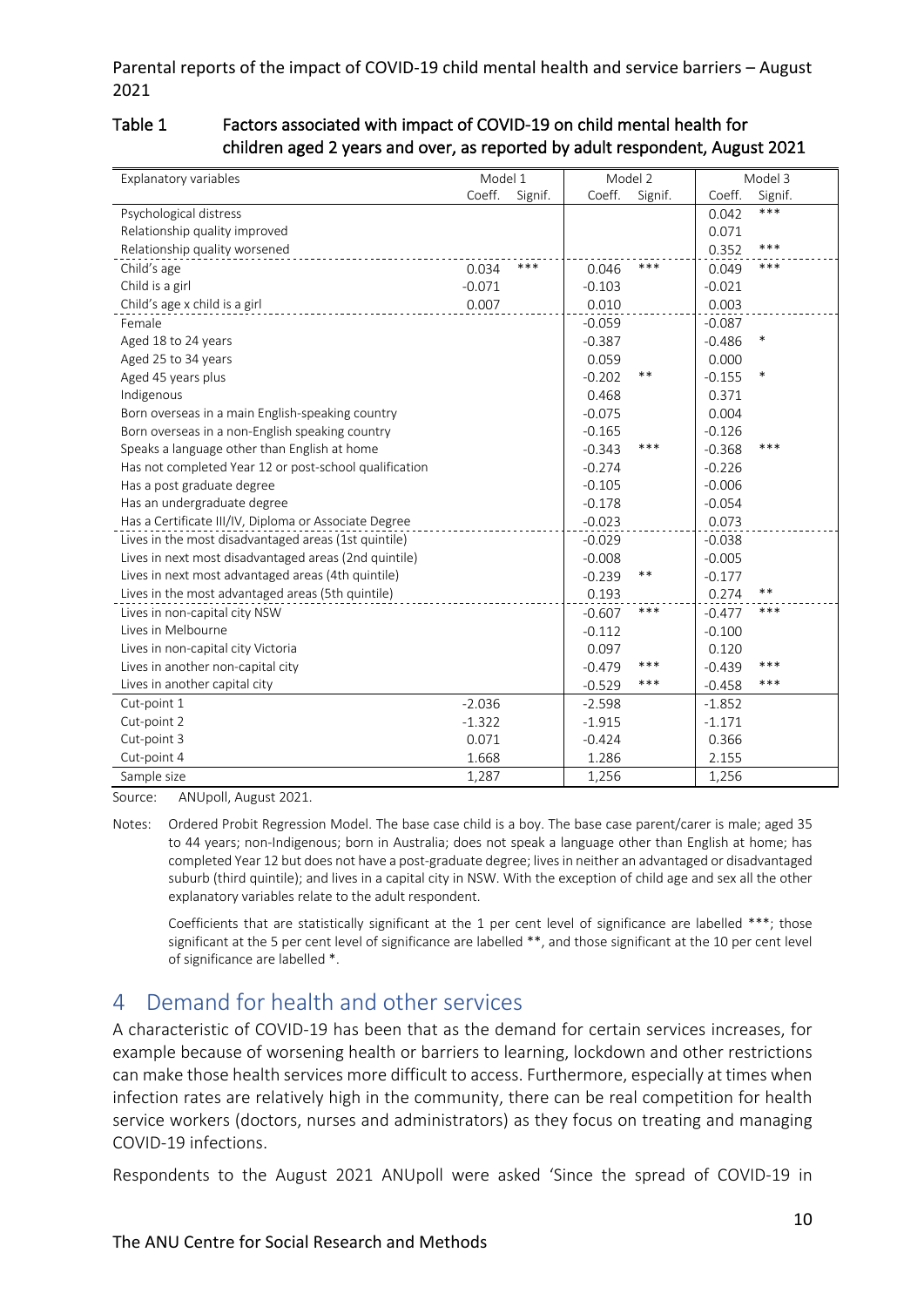Australia, have you needed help for the following issues for children in your household?' [bold in the original]. Figure 4 shows that of the four types of services asked about in the survey, the most common type of service that was needed was for health/medical issues (reported as needed by 27.0 per cent of parents/carers), followed by mental health support (20.8 per cent), and academic progress/tutoring (18.5 per cent). Very few parents/carers reported that they needed help for drug and alcohol counselling for their children.

For those who did need help for the given issue, parents/carers were asked 'Did you seek help for a support service for the following issues for children in your household?' [bold in original]. Figure 4 shows that 81.7 per cent of those who needed help for health/medical issues actually sought that help. A lower proportion (73.2 per cent) of those who needed mental health support actually sought help, with an even lower percentage of those who needed help for academic progress/tutoring seeking help. The sample sizes for drug/alcohol counselling are too small to make meaningful conclusions.





Note: The "whiskers" on the bars indicate the 95 per cent confidence intervals for the estimate.

Source: ANUpoll, August 2021.

The final question that we asked with regards to support services was 'How easy or difficult was it to seek help from support services for the following issues?', with options of very easy; easy; neither easy nor difficult; difficult; and very difficult. Leaving aside drug and alcohol counselling, which has very low sample sizes, Figure 5 gives the responses for those who sought help for the other three types of services. The greatest barriers appear to be for those who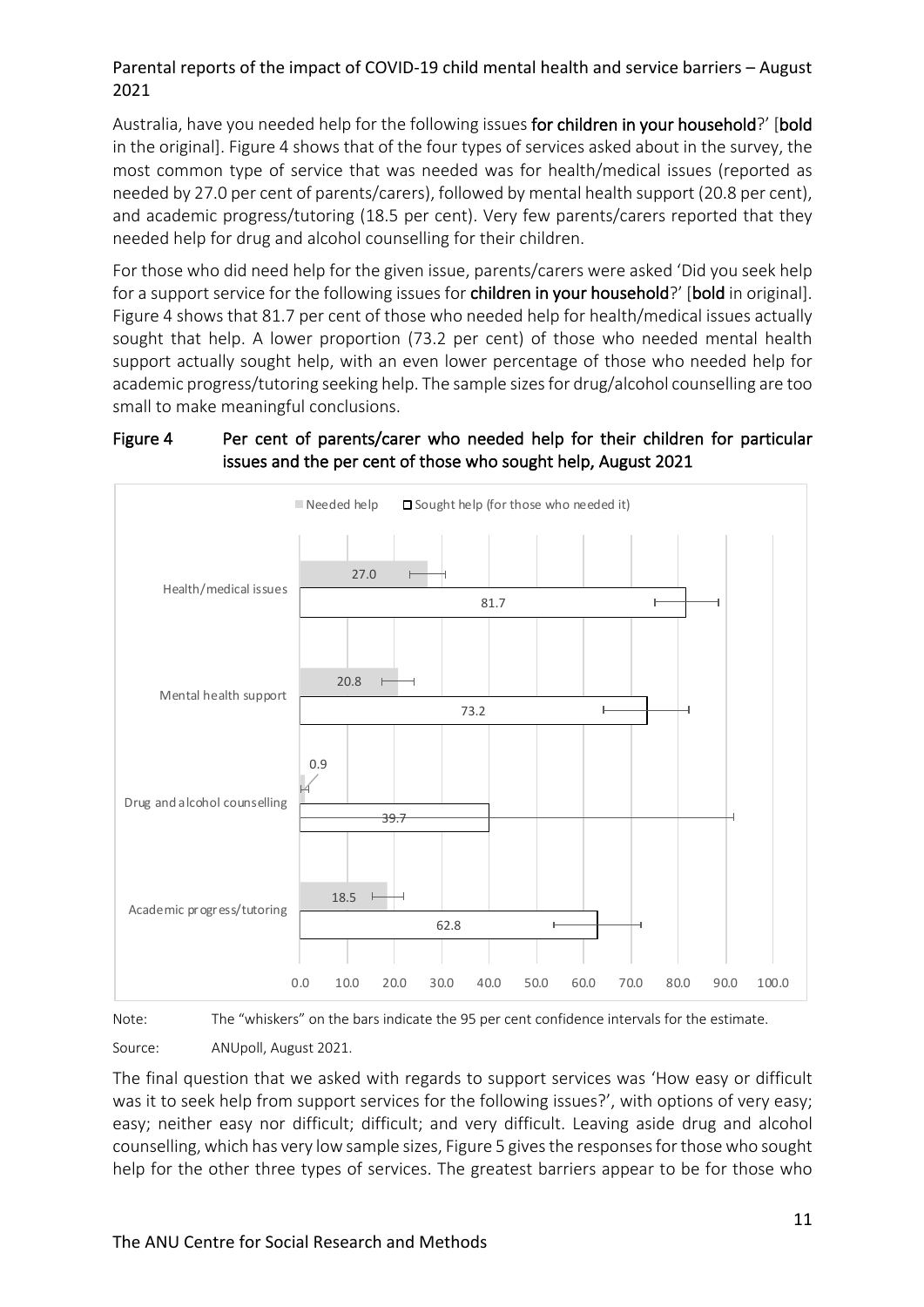sought help for mental health support, with around two-in-five carers reporting that it was difficult or very difficult, with 12.2 per cent of the total sample reporting that it was very difficult.





# 5 Concluding comments

COVID-19 has had a significant impact on the mental health and wellbeing of the Australian population. The impact of the pandemic, however, is different for different age cohorts. When we combine the data presented in this paper and data on adults from Biddle and Gray (2021), we can identify five reasonably distinct, but broad age cohorts. Amongst adults, those 65 years and over appear to have had lower levels of psychological distress throughout the pandemic than pre-pandemic. For this group, perhaps because the physical health impacts have not been as large as first feared and the economic shocks have been more muted, mental health appears to be reasonably stable. For those aged 45 to 64 years, psychological distress has been reasonably stable. For younger adults, however, and particularly those 18 to 24 years, there appears to have been a significant worsening in mental health outcomes, particularly at the start of the pandemic, but even into the second half of 2021.

This paper completes this life course picture by looking at the mental health of those aged 18 years and under, as reported by adults in their household. For those aged 2 to 4 years, parents and carers do not report a dramatic worsening in mental health outcomes. This is perhaps not surprising, as for this group mental health needs are more easily met in lockdown conditions, and the effects of COVID-19 may have been more focused on other developmental outcomes. Other types of questions than those used in this paper may better capture the impact of

Source: ANUpoll, August 2021.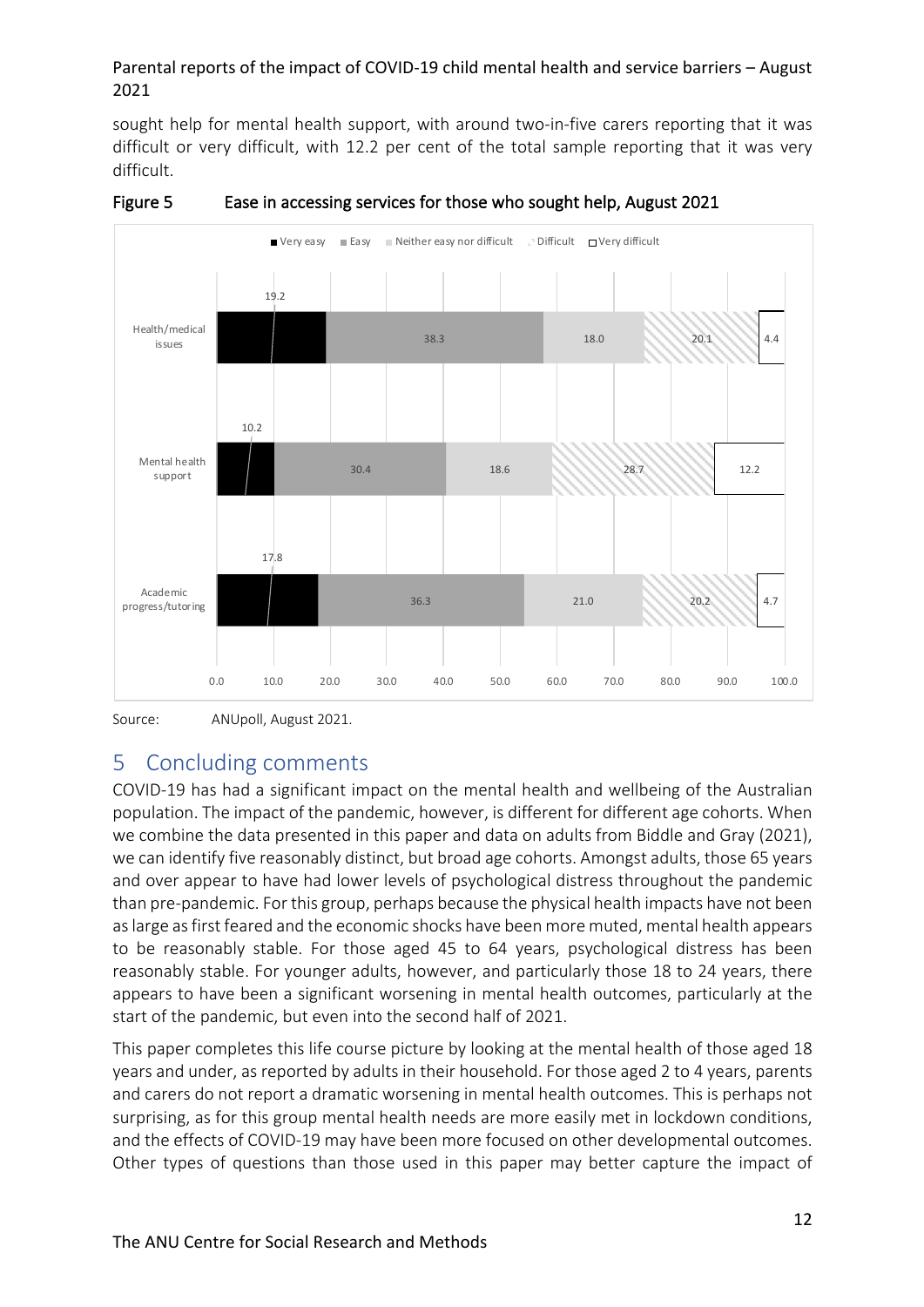COVID-19 on this age group. For those aged 5 to 18 years, however, it would appear that parents/carers think that COVID-19 has had a large negative impact on mental health.

For children aged 5 to 9 years, 61.8 per cent of parents/carers think that COVID-19 has had a negative impact, as do 63.4 per cent of parents/carers of children aged 10 to 14 years. The largest proportion of children reported to have had a worsening in mental health outcomes over the period, however, was amongst those aged 15 to 18 years.71.0 per cent of adolescents and young adults (15 to 18 years) were reported by another adult in their household to have had a worsening in mental health outcomes due to COVID-19. When we compare our results with those from the Royal Children's Hospital National Child Health Poll undertaken in July 2020, it would appear that these negative mental health impacts have got worse.

Furthermore, another key finding from the analysis is that there were significant barriers in finding mental health support. Around two-in-five carers reported that it was difficult or very difficult (39.9 per cent), with 12.2 per cent reporting that it was very difficult.

Measuring the mental health of children is complex, especially when examining it over time. It is difficult to construct a measure that is equally relevant for young infants and primary school age children as it is for adolescents and young adults. The views and expectations of parents/carers are also likely to impact on the reporting of outcomes for children. Although it is not possible using the data source that we have relied on in this paper, it is vitally important that the views and experiences of children and adolescents themselves are incorporated when making a complete reckoning of the impact of COVID-19 on the mental health of children.

Despite these limitations, the results presented in this paper suggest a large negative impact of COVID-19 on mental health. These effects have been particularly substantial for those aged 15 to 18, where the parent/carer is Aboriginal or Torres Strait Islander, or those who live in a state which has experienced long lockdown periods.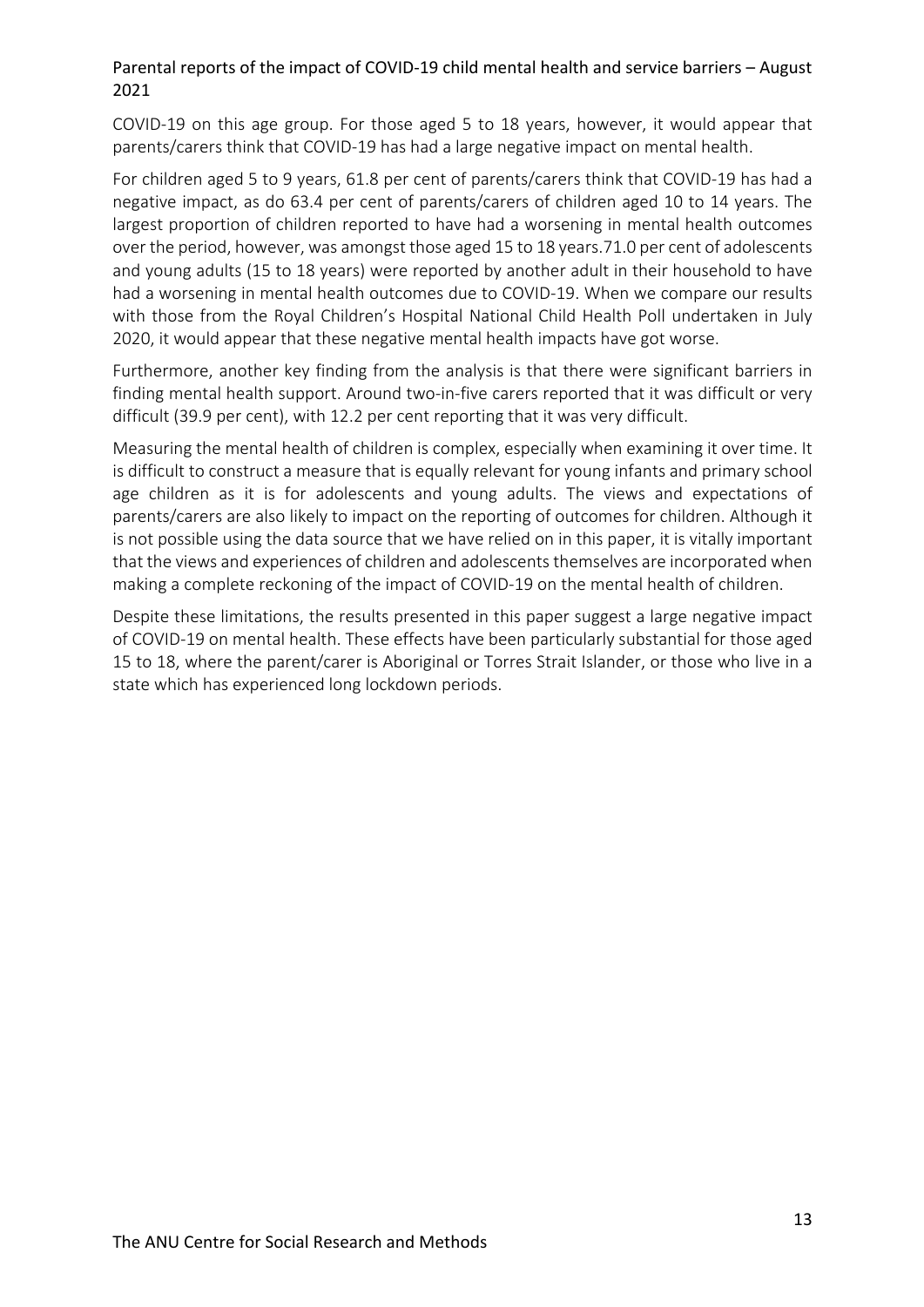# Appendix 1 About the survey

The primary source of data for this paper is the August 2021 ANUpoll. Data collection commenced on the  $10<sup>th</sup>$  of August 2021 with a pilot test of telephone respondents. The main data collection commenced on the  $11<sup>th</sup>$  of August and concluded on the 23<sup>rd</sup> of August. The final sample size for the survey is 3,135 respondents. 52.0 per cent of the sample had completed the survey by the  $12<sup>th</sup>$  of August and the average interview duration was 15.4 minutes. Of those who had completed the August 2021 survey, 86.7 per cent (N=2,717) had completed the April 2021 survey.

The Social Research Centre collected data online and through Computer Assisted Telephone Interviewing (CATI) in order to ensure representation from the offline Australian population. Around 4.1 per cent of interviews were collected via CATI. The contact methodology adopted for the online Life in Australia™ members is an initial survey invitation via email and SMS (where available), followed by multiple email reminders and a reminder SMS. Telephone nonresponse of panel members who have not yet completed the survey commenced in the second week of fieldwork and consisted of reminder calls encouraging completion of the online survey.

The contact methodology for offline Life in Australia™ members was an initial SMS (where available), followed by an extended call-cycle over a two-week period. A reminder SMS was also sent in the second week of fieldwork.

A total of 3,481 respondents were invited to take part in the survey, leading to a wave-specific completion rate of 90.1 per cent. Taking into account recruitment to the panel, the cumulative response rate for this survey is around 5.8 per cent.

Unless otherwise stated, data in the paper is weighted to population benchmarks. For Life in Australia™, the approach for deriving weights generally consists of the following steps:

- 1. Compute a base weight for each respondent as the product of two weights:
	- a. Their enrolment weight, accounting for the initial chances of selection and subsequent post-stratification to key demographic benchmarks
	- b. Their response propensity weight, estimated from enrolment information available for both respondents and non-respondents to the present wave.
- 2. Adjust the base weights so that they satisfy the latest population benchmarks for several demographic characteristics.

The ethical aspects of this research have been approved by the ANU Human Research Ethics Committee (2021/430).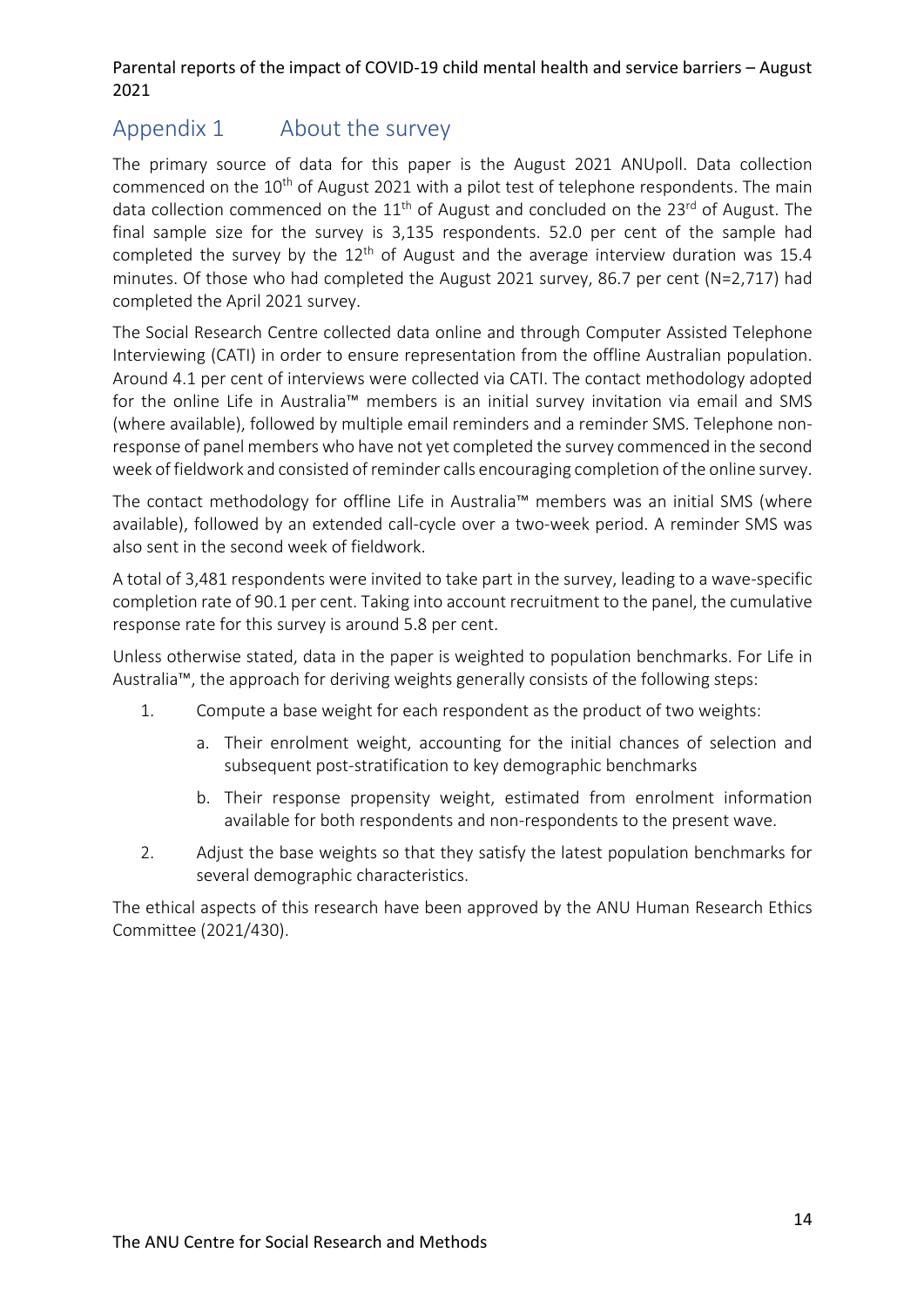# References

- Australian Human Rights Commission, Yourtown and Kids Helpline (2020). 'Impacts of COVID-19 on children and young people who contact Kids Helpline.' Retrieved from https://humanrights.gov.au/sites/default/files/document/publication/ahrc\_khl\_covid-19\_2020.pdf
- Biddle, N., and M. Gray (2021). 'Tracking wellbeing outcomes during the COVID-19 pandemic (August 2021): Lockdown blues' COVID-19 Briefing Paper, ANU Centre for Social Research and Methods, Australian National University, Canberra.
- Biddle, N., B, Edwards, M. Gray and K. Sollis (2021). 'Determinants of COVID-19 vaccination and views of parents about vaccination of children in Australia: August 2021.' COVID-19 Briefing Paper, ANU Centre for Social Research and Methods, Australian National University, Canberra.
- Biddle, N., B. Edwards, M. Gray, and K. Sollis (2020). 'Mental health and relationships during the COVID-19 pandemic.' COVID-19 Briefing Paper, ANU Centre for Social Research and Methods, Australian National University, Canberra.
- Byron, P., K. Robinson, C. Davies and S. D'Souza (2021). 'LGBTQ+ young people, COVID-19, & service provision in Australia: A twenty-10 case study.' University of Technology Sydney, Sydney.
- Commission for Children and Young People Victoria (2020).' Impact of COVID-19 on children and young people: Mental health.' Commission for Children and Young People, Melbourne.
- Commissioner for Children and Young People South Australia (2020).' Reflections on COVID-19 - In their own words, South Australian young people reflect on the impact of the coronavirus on their world and their futures.' Commissioner for Children and Young People South Australia, Adelaide.
- De Young, A., Paterson, R., E. Hoehn, V. Cobham, C. Donovan, C. Middeldorp, T. Gash and M. Vasileva (2020). 'COVID-19 Unmasked: Young children Report 1: Early findings and recommendations.' Queensland Centre for Perinatal and Infant Mental Health, Children's Health Queensland Hospital and Health Service, Brisbane.
- De Young, A., R. Paterson, S. March, E. Hoehn, E. Alsic, V. Cobham, C. Donovan, C. Middeldorp, T. Gash and M. Vasileva (2021). 'COVID-19 Unmasked Young Children Report 2: Impact of the second wave in Australia on the mental health of young children and parents.' Queensland Centre for Perinatal and Infant Mental Health, Children's Health Queensland Hospital and Health Service, Brisbane.
- Dickinson, H. and S. Yates. (2020). 'More than isolated: The experience of children and young people with disability and their families during the COVID-19 pandemic.' Report prepared for Children and Young People with Disability Australia (CYDA), Melbourne.
- Doery, K., C. Guerra, E. Kenny, L. Harrlott and N. Priest (2020). 'Hidden cost: Young multicultural Victorians and COVID-19.' Centre for Multicultural Youth, Melbourne.
- drummond street service (2020). 'Assessing the impact of COVID-19 on client needs & drummond street's response.' https://ds.org.au/wpcontent/uploads/2020/09/COVID-19-Staff-report-Edition-2.pdf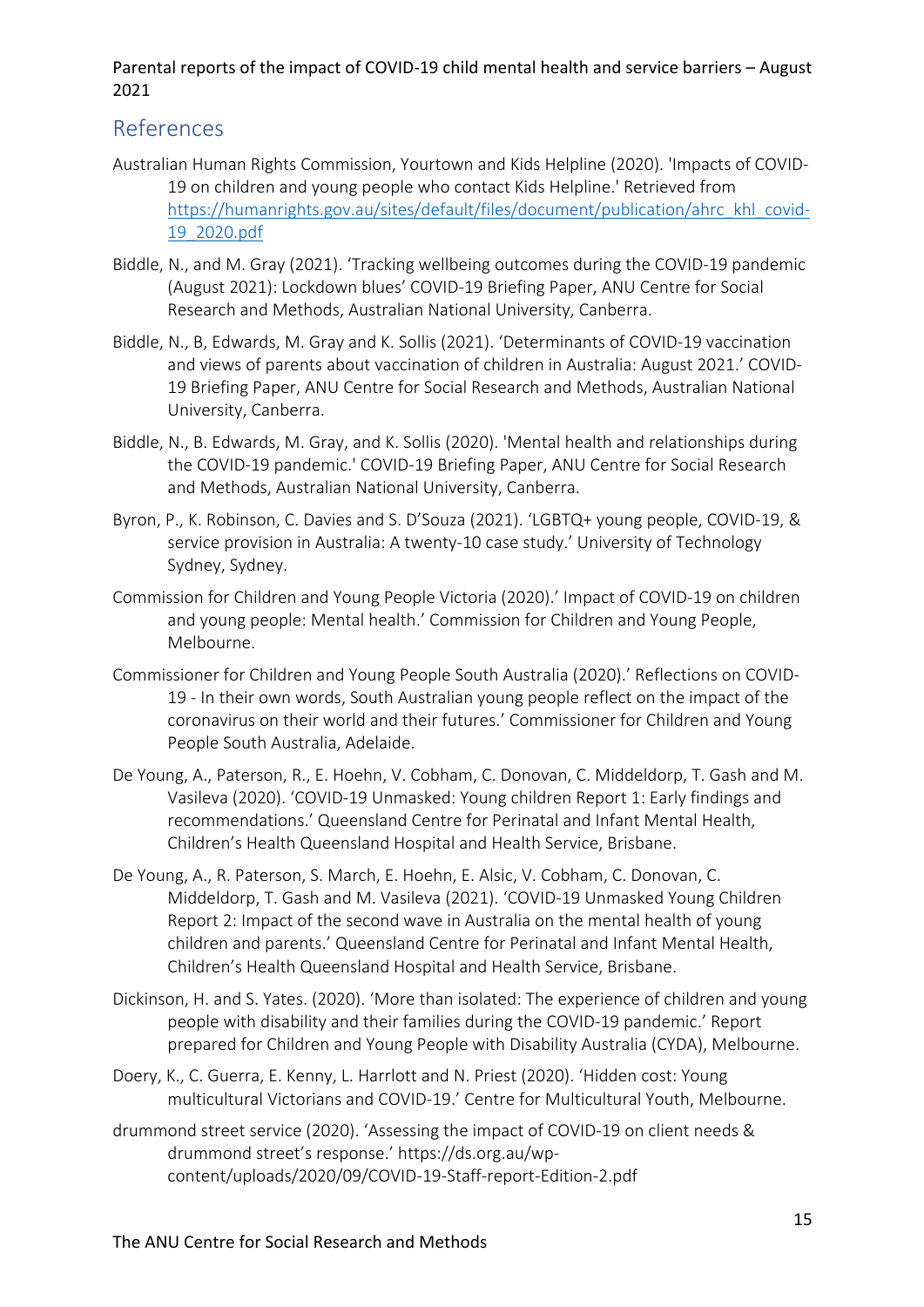- Green, B. and A. Bennett (2020). 'No festivals, no schoolies: young people are missing out on vital rites of passage during COVID.' T*he Conversation*.
- headspace. (2020). 'headspace National Youth Mental Health Survey 2020: Youth mental health and wellbeing over time.' Retrieved from https://headspace.org.au/assets/Uploads/Insights-youth-mental-health-andwellbeing-over-time-headspace-National-Youth-Mental-Health-Survey-2020.pdf
- Holt, L. and L. Murray (2021). Children and Covid 19 in the UK. Children's Geographies. https://doi.org/10.1080/14733285.2021.1921699
- Li, S., J. Beames, J. Newby, K. Maston, H. Christensen and A. Werner-Seidler (2020). 'The impact of COVID-19 on the lives and mental health of Australian adolescents.' medRxiv, 2020.2009.2007.20190124. doi:10.1101/2020.09.07.20190124
- Office for Civil Rights (2021). Education in a pandemic: The disparate impacts of COVID-19 on America's students, Department of Education, Washington. Retrieved from https://www2.ed.gov/about/offices/list/ocr/docs/20210608-impacts-of-covid19.pdf
- Pellicano, L., S. Brett, J. den Houting, J. M. Heyworth, I Magiati, R. Steward, A. Urbanowicz and M. Stears (2020). '"I want to see my friends": The everyday experiences of autistic people and their families during COVID-19.', Sydney.
- Rhodes, A. (2020). 'RCH National Child Health Poll COVID-19 pandemic: Effects on the lives of Australian children and families.' Royal Children's Hospital Melbourne, Melbourne.
- Sciberras, E., M. Stokes, D. Coghill, C. Middeldorp, M. Bellgrove, S. Becker, D. Efron, A. Stringaris, S.V. Faraone, S.T. Bellows, J. Quach, T. Banaschewski, J. McGillivray, D. Hutchinson, T.J. Silk, G. Melvin, A.G. Wood, A. Jackson, G. Loram, L. Engel, A. Montgomery and E. Westrupp (2020). 'Physical health, media use, and mental health in children and adolescents with ADHD during the COVID-19 pandemic in Australia'. *Journal of Attention Disorders*. doi:10.1177/1087054720978549
- SNAICC. (2021). SNAICC COVID-19 Ongoing Impacts Survey Report. Retrieved from https://www.snaicc.org.au/wp-content/uploads/2021/01/SNAICC-COVID-19- ONGOING-IMPACTS-SURVEY-REPORT.pdf
- Taylor, R. (2021). Covid-19: impact on child poverty and on young people's education, health and wellbeing. House of Lords Library, UK Parliament, London.
- Tucci, J., J. Mitchell and L. Thomas, L. (2020). 'A lasting legacy The impact of COVID-19 on children and parents.' Retrieved from https://www.childhood.org.au/app/uploads/2020/08/A\_Lasting\_Legacy\_- The Impact of COVID19 on Children and Parents Final.pdf?utm\_source=afc%20 website&utm\_medium=report&utm\_campaign=a%20lasting%20legacy
- UNICEF Australia (2020). '"Living in limbo": The views and experiences of young people in Australia at the start of the COVID-19 pandemic and national response.' Retrieved from https://www.unicef.org.au/Upload/UNICEF/Media/Documents/UNICEF-COVID-19-Living-in-Limbo-2020.pdf
- UNICEF Australia (2021). 'Children's voices in a changing world: 2021 UNICEF Australia Young Ambassador Report.' Retrieved from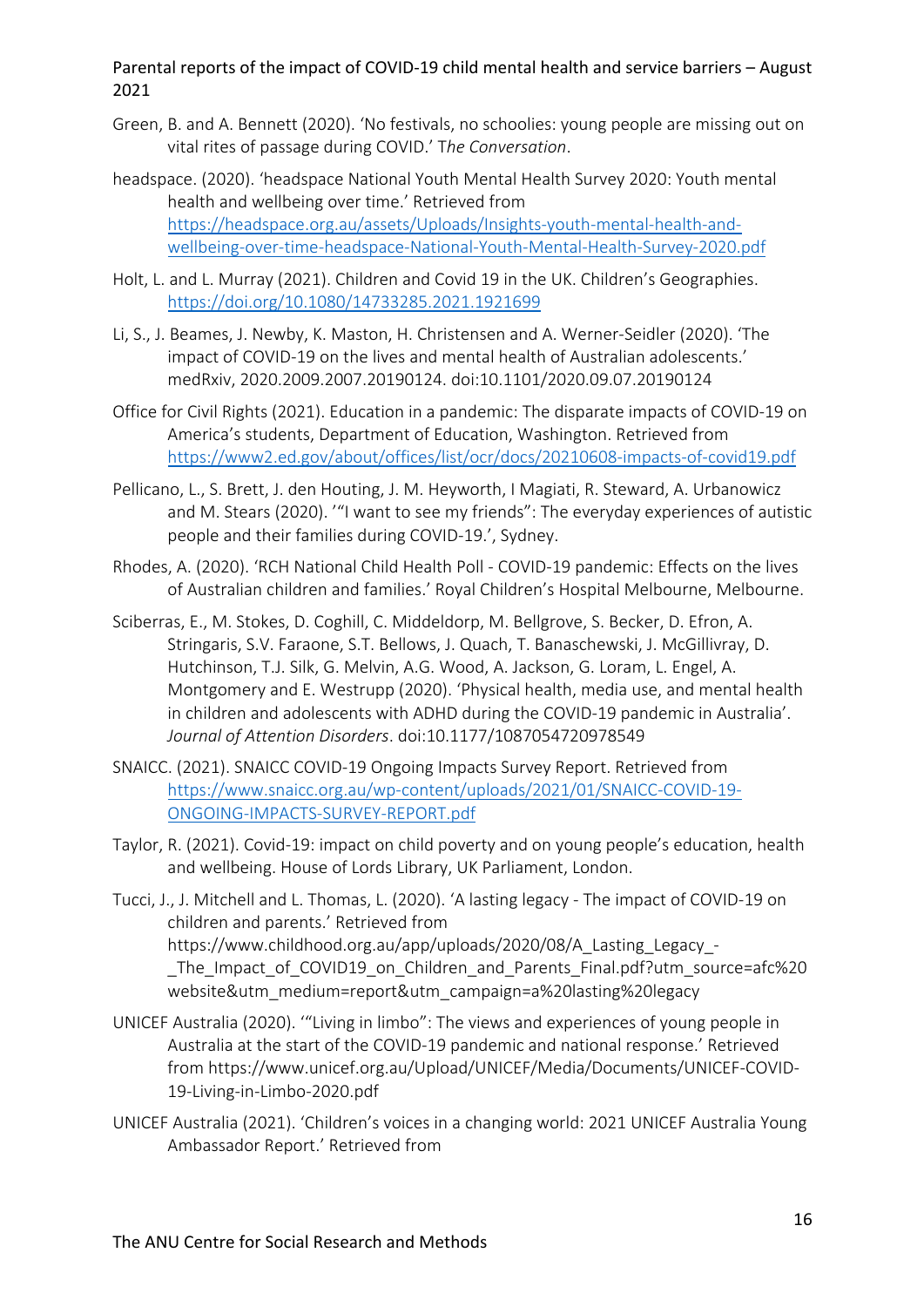https://www.unicef.org.au/Upload/UNICEF/Media/Our%20work/Emergencies/UA-YA-Report-2021-LR.pdf

- Vasileva, M., E. Alisic and A. De Young, A. (2021). 'COVID-19 unmasked: preschool children's negative thoughts and worries during the COVID-19 pandemic in Australia.' *European Journal of Psychotraumatology*, 12(1), 1924442. doi:10.1080/20008198.2021.1924442
- WA Department of Education, WA Department of Health, & Telethon Kids Institute. (2021). DETECT Schools Study: Understanding the impact of COVID-19 in Western Australian Schools. Retrieved from https://www.telethonkids.org.au/globalassets/media/documents/projects/detectschools-study-final-report-and-appendices.pdf
- Westrupp, E., C. Bennett, T.S. Berkowitz, G. Youssef, J. Toumbourou, R. Tucker, R., . . . and E. Sciberras (2020). 'Child, parent, and family mental health and functioning in Australia during COVID-19: Comparison to pre-pandemic data.' *PsyArXiv*. doi:10.31234/osf.io/ydrm9